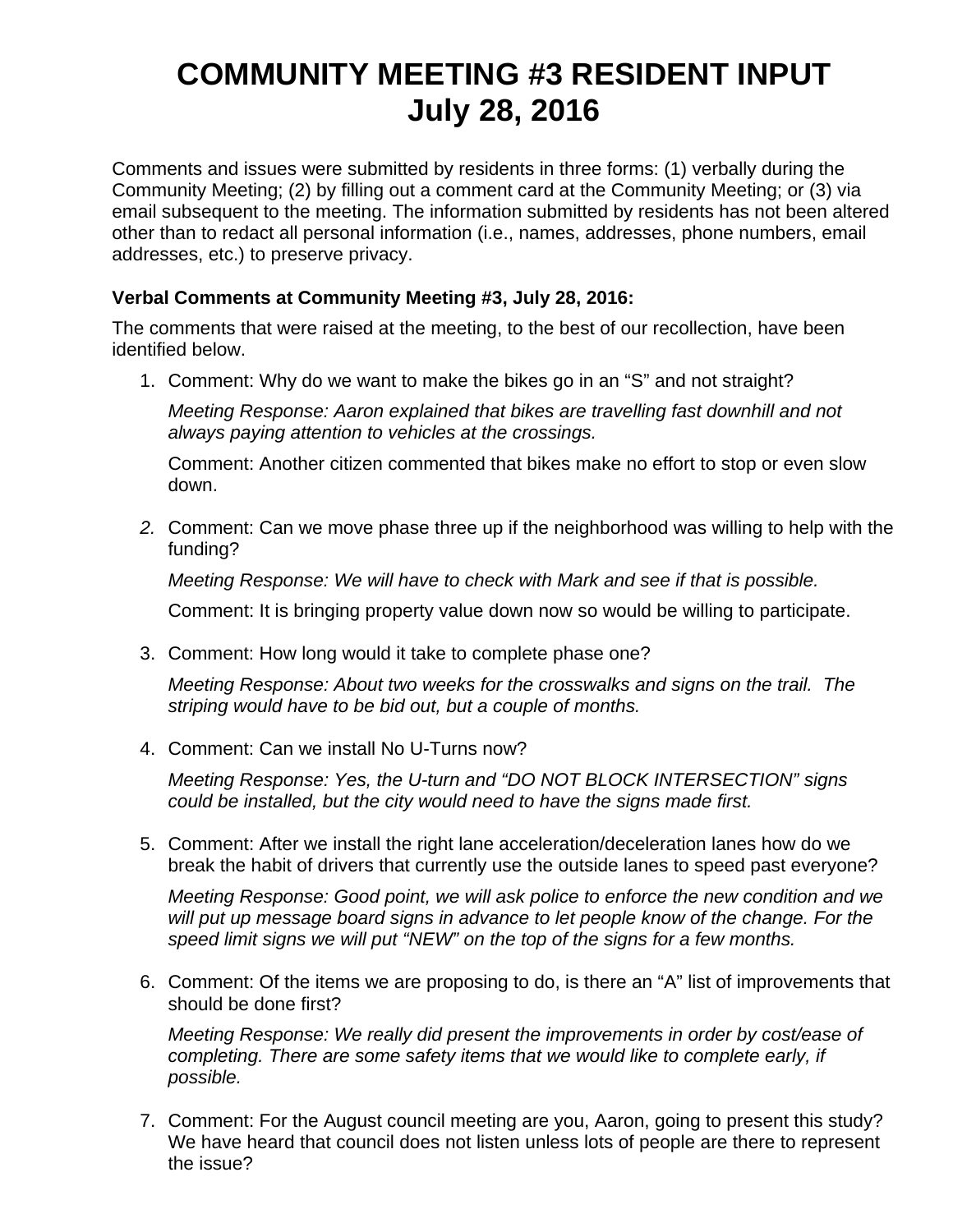> *Meeting Response: Yes, I will present the findings, and we can send out via email the date of the meeting for those residents who want to attend.*

8. Comment: In Littleton it seems we have an issue with not enough routes for east/west traffic and that in the big picture \$500,000 does not seem that much to spend. We hope council realizes that.

*Meeting Response: Agreed, Mineral Avenue is an important east/west corridor. We will have to see if Council recognizes the significance weighed against other needs of the city and demands on funding.* 

9. Comment: If you are putting in deceleration lanes and traffic will go slower, then why do you need to do the raised crossings for the bicycles/pedestrians? It would be cheaper to notify the bikes of the proper way to cross at intersections with signs/flyers, etc. It is already difficult to go east/west on a bike now.

*Meeting Response: Aaron said he is a bike rider also and the issue is that both vehicles and bicycles/pedestrians need to compromise. Slowing bicycles down to a reasonable speed and riding through an "S" curve, while no longer having to negotiate ramps, is the compromise being asked of bicycles/pedestrians. Meanwhile, vehicles will be required to stop prior to the raised crosswalk and again for traffic on Mineral Avenue as their compromise.* 

Comment: Another resident added that a typical bike rider does not think about the vehicle coming out of the neighborhood and the car is coming out trying to gauge traffic to turn across Mineral Avenue. This solution seems to penalize both, but is necessary to make the operations work better.

10. Comment: Putting in the acceleration/deceleration lanes will reduce the through lanes. Won't that affect capacity?

*Meeting Response: The reduction in through lanes should not have a significant impact on capacity because the road is only four lanes both east and west of this section. In essence the outside lanes are functioning as long right turn lanes now.* 

11. Comment: If you put up signs that say no left when crosswalk light is on at Polo Ridge Drive, how are people supposed to turn left out in the morning to go to school?

*Meeting Response: We are creating a center area that is wider so vehicles can go half way, wait as needed, and then proceed the remainder of the way.* 

Comment: I am not sure it will be wide enough there at Polo.

 *Meeting Response: The median will be wider than today, but we will look at the width more closely during the design stage of the work.* 

12. Comment: Center area is still intimidating even at 25'. I will never do this.

*Meeting Response: I can see that this movement could be more difficult for some drivers than others. However, you do not have to complete this maneuver; this is just an option for those who are comfortable with the staged left turn. You will still be able to*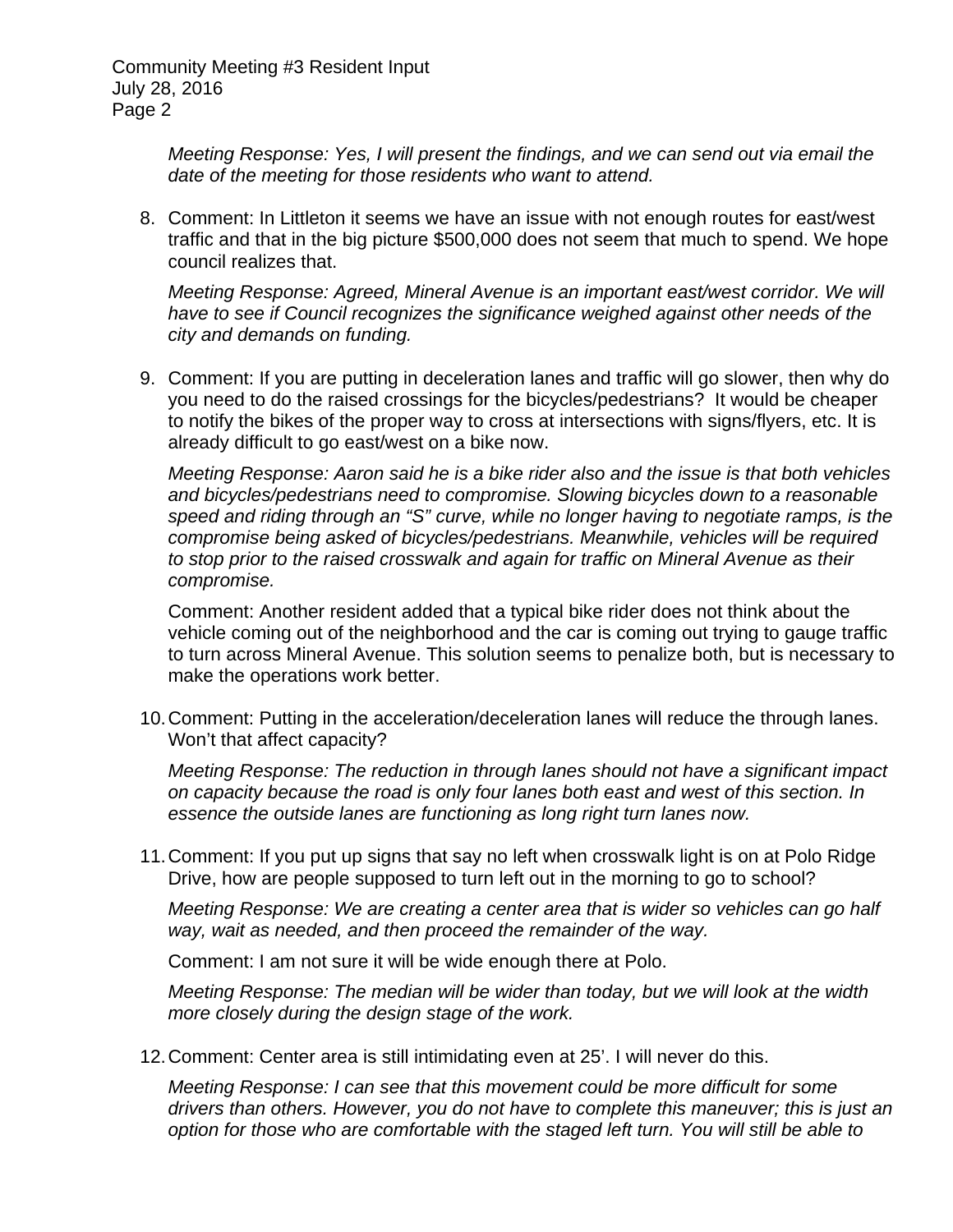> *simply pick a gap where you can drive all the way across Mineral Avenue at once, except now there will be two fewer lanes (the right turn lanes) to worry about.*

13. Comment: I have always told my kids not to cross an intersection unless you can do it all at once.

*Meeting Response: That is fair, and drivers who are not comfortable with the staged turn do not have to do it.* 

14. Comment: At Wolff Street, where there will be a No U-Turn sign and sign to tell you to go to the next intersection to the east, will there be some kind of way to indicate when you are in the middle that you are in the "safe zone"?

*Meeting Response: There will be lane striping and delineators to help provide a guide for positioning your vehicle in the center area.* 

 Comment: Who has the right-of-way once you pull into the center area in the middle of Mineral Avenue?

 *Meeting Response: Aaron explained several scenarios, but in general Mineral Avenue traffic has the right-of-way.* 

Comment: Another resident indicated the center area is not a "perfect situation" and we should look at how to mark a "safe zone".

15. Comment: Can you put in flashing lights to cross Mineral Avenue at Wolff Street and Dusk Court?

*Meeting Response: Aaron explained that the flashers are referred to as rectangular rapid flashing beacons (RRFB's), and we would ask people in this corridor to go to the traffic signal at Platte Canyon Road to the west or the pedestrian signal at Polo Ridge Drive to the east in order to cross Mineral Avenue.* 

Comment: We need an RRFB on Federal Boulevard.

 *Meeting Response: Aaron indicated that the city is in the process of installing a pedestrian crossing at Berry Avenue along Federal Boulevard.* 

Comment: We really need three there.

16. Comment: The right turn only at Wolff Street with the backup in traffic in the evening will help for both turning in and turning out.

*Meeting Response: Agreed.* 

17. Comment: When will the PowerPoint presentation be available on the website? *Meeting Response: In a week or so.* 

### **Comment Forms Received at Community Meeting #3, July 28, 2016:**

1. **[REDACTED]** – Good Job. Phase one is critical and important to do now. No U-turn, stripe and sign. Phase three not critical. Very expensive.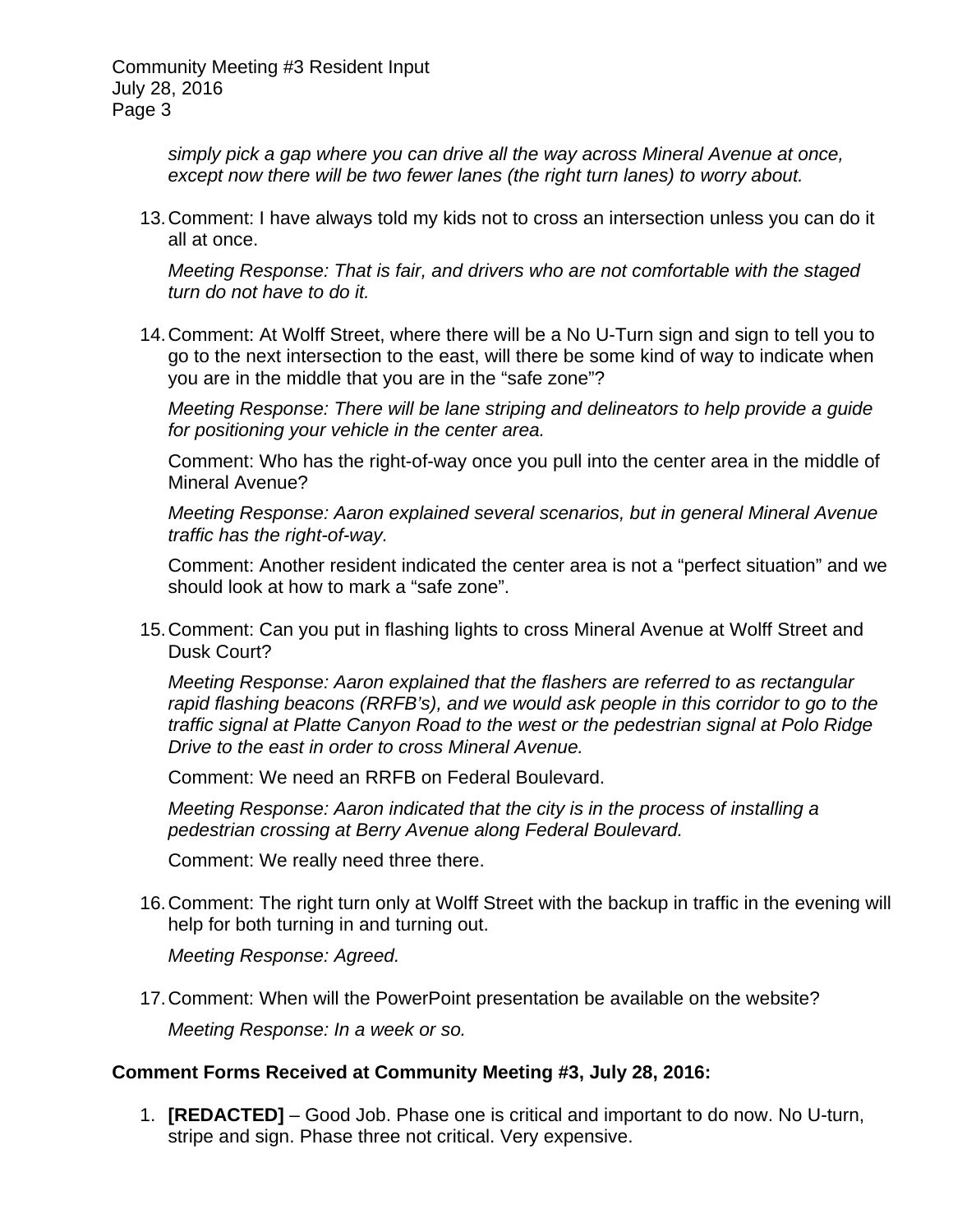- 2. **[REDACTED]** Great Job!!! Phase one is awesome and needs to be implemented immediately! Additionally would like this coordinated with the Mineral Station study. It is confusing because more traffic will affect Mineral back to Platte Canyon. Process is great.
- 3. **[REDACTED]** Good presentation. Consider safe zone concept. Delineation of right lane, something to force driver to see the change.
- 4. **No name** How are you notifying bicycle/pedestrian users and Mineral commuters? This seems like \$½ million for a few rich home owners at expense of many more noncar drivers or commuters.
- 5. **[REDACTED]**  This is great, but another area of town that needs flashing sign button crosswalk ASAP is on Federal and Prentice. A life was lost there nearly 2 years ago and there is no crosswalk on Federal between Belleview and Bowles. This is unsafe with all the apartments and schools in the area.

### **Email Comments Received to Date:**

1. **[REDACTED]** Received July 29, 2016

"We began this process with daily emails to city council and staff due to daily accidents, speed violations, congestion and hazardous traffic patterns over a year ago. We had low expectations since Council had changed the adjacent property zoning to allow high density apartments with low parking rations. But Aaron has been hired. We have had inquiry meetings and now recommendation meetings. Council is involved. We are pleased with the recommendations in light of the existing conditions. We are pleased with the process to date. The plans are phased and reasonable. We are quite interested in implementing Phase One approved. Thanks.

### 2. **[REDACTED]** Received August 8, 2016

"I really appreciated your recommendations. Turning the right lane going west into a "right turn only" lane is very good. Today, too many cars use that as a "speed" lane since they don't have to stop at the stop light. There have been accidents where cars going west are backed up by the stop light. They stop short of the intersection to let a car who wants to turn left at Wolff, for example. The car then gets hit by someone in the third lane. This happened to the company mowing my lawn.

Slowing the speed to 40 and eliminating u-turns at Wolff will help a lot. Double lefts from Platte Canyon should help move cars from the intersection.

Letting cars exit north and south (south of the intersection) will be helpful and eliminate some of the left turns to the west at Wolff, if cars from the commercial center can get to the Platte Canyon exit.

I also like the "set back" at Wolff and Dusk so that pedestrians and bike riders use the "set back" to cross the street but doubt that the city will spend the money to make this change. This change would protect bike riders and cars at the same time.